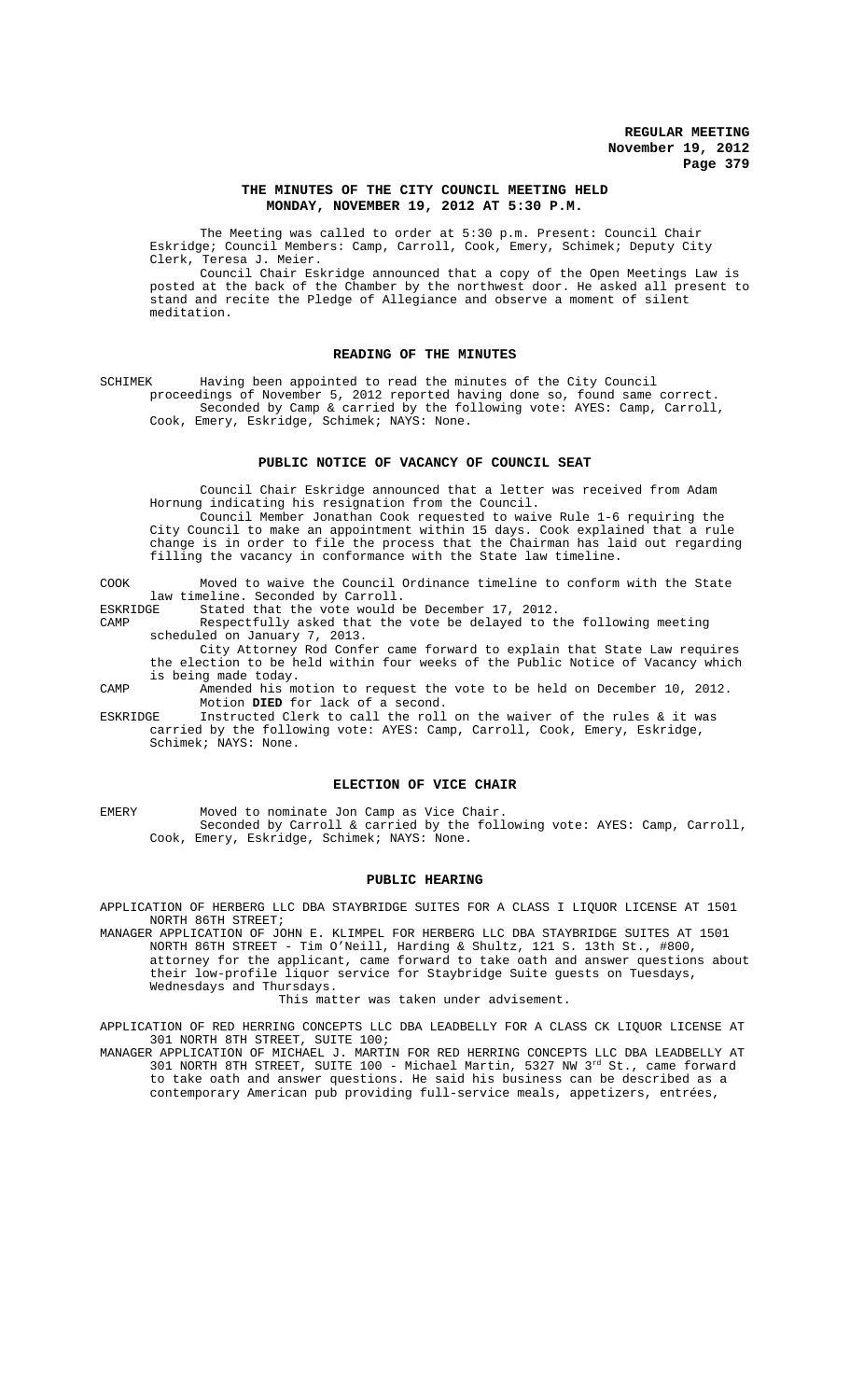soups & salads as well as a full complement of alcoholic beverages. Mr. Martin recounted his 22 years in the restaurant business. He said the management company which brought Toast to Fallbrook is looking forward to expanding its restaurant service in the Haymarket.

This matter was taken under advisement.

APPLICATION OF NEBRASKA CVS PHARMACY, LLC DBA CVS PHARMACY #4033 FOR A CLASS C LIQUOR LICENSE AT 5611 SOUTH 27TH STREET;

MANAGER APPLICATION OF KEVIN M. MERFELD FOR NEBRASKA CVS PHARMACY, LLC DBA CVS PHARMACY #4033 AT 5611 SOUTH 27TH STREET - Buck Heim, Kutak Rock Law Firm, 1650 Farnam St., Omaha, attorney for the applicant, came forward to take oath and answer questions about the change from a Class D to a Class C liquor license. He said Kevin Merfeld, Manager, was on hand for questioning. This matter was taken under advisement.

APPLICATION OF HH INVESTMENTS, LLC DBA NORTH STAR EXPRESS FOR A CLASS D LIQUOR LICENSE AT 5700 NORTH 33RD STREET;

MANAGER APPLICATION OF MARC D. HAUSMANN FOR HH INVESTMENTS, LLC DBA NORTH STAR EXPRESS AT 5700 NORTH 33RD STREET - Marc Hausmann, 5700 N. 33 $^{\rm rd}$  St., came forward to take oath and answer questions. Mr. Hausmann clarified ownership and said he is a managing member of HH Investments, LLC. This matter was taken under advisement.

APPLICATION OF XELA, INC. DBA LEGENDS BAR AND GRILL FOR A CLASS C LIQUOR LICENSE AT 8300 NORTHWOODS DRIVE;

MANAGER APPLICATION OF JASON VON KAENEL FOR XELA, INC. DBA LEGENDS BAR AND GRILL AT 8300 NORTHWOODS DRIVE - Hilary Farber, Front-End Manager, came forward to take oath and answer questions on behalf Mr. Von Kaenel who could not be present today. She explained the reason for lack of representation on the original hearing date of November 5, 2012.

In response to Council Member Camp's concerns to consider a another delay, Council Member Emery clarified that Mr. Von Kaenel has been approved as current manager for this establishment which has simply had a change in ownership.

Deputy Clerk Meier said City Council recommendation of the liquor license is at its 45-day limit.

This matter was taken under advisement.

#### **RECOGNITION**

Council Chair Eskridge interrupted the public hearing to recognize the presence of Boy Scout Troop 36 and Boy Scout Troop 49 in attendance at today's meeting. He thanked the scouts for coming and asked that all members stand in recognition as they work toward achieving their citizenship badges.

#### **PUBLIC HEARING CONTINUED**

APPROVING AN AGREEMENT BETWEEN THE CITY OF LINCOLN AND CORNHUSKER PLACE OF LINCOLN-LANCASTER COUNTY, INC. FOR THE PROVISION OF PROTECTIVE CUSTODY SERVICES FOR THOSE INDIVIDUALS WITH ALCOHOL AND DRUG ABUSE PROBLEMS AND FOR SPACE FOR THE LINCOLN POLICE DEPARTMENT TO CONDUCT CHEMICAL TESTING AND RELATED SERVICES FOR A THREE-YEAR TERM FROM OCTOBER 1, 2013 THROUGH SEPTEMBER 30, 2016 - Rod Confer, City Attorney, came forward to explain that the agreement is a continuation to provide detox services for a period of time.

Phil Tegeler, Executive Director at Cornhusker Place, came forward to answer questions. He explained the process when an individual detained by law enforcement is in danger to himself/herself or to someone else. The individual may be placed in civil protective custody and held for up to 24 hours. Discharge occurs when the individual's level of intoxication reaches zeros or a responsible party comes forward to take responsibility for the intoxicated person. Mr. Tegeler said this contract service has been provided to the City of Lincoln since 1983.

Council Chair Eskridge expressed appreciation to Cornhusker Place for its valuable service to the community.

This matter was taken under advisement.

APPROVING THE SELECTION OF PAVERS COMPANIES AS LOWEST BIDDER AND AUTHORIZING EXECUTION OF THE CONSTRUCTION CONTRACT BETWEEN THE CITY AND THE NEBRASKA DEPT. OF ROADS FOR THE USE OF FEDERAL TRANSPORTATION PROGRAM FUNDS FOR PROJECT NO. LCLC-5228(4), LINCOLN CITYWIDE RESURFACING PROJECT;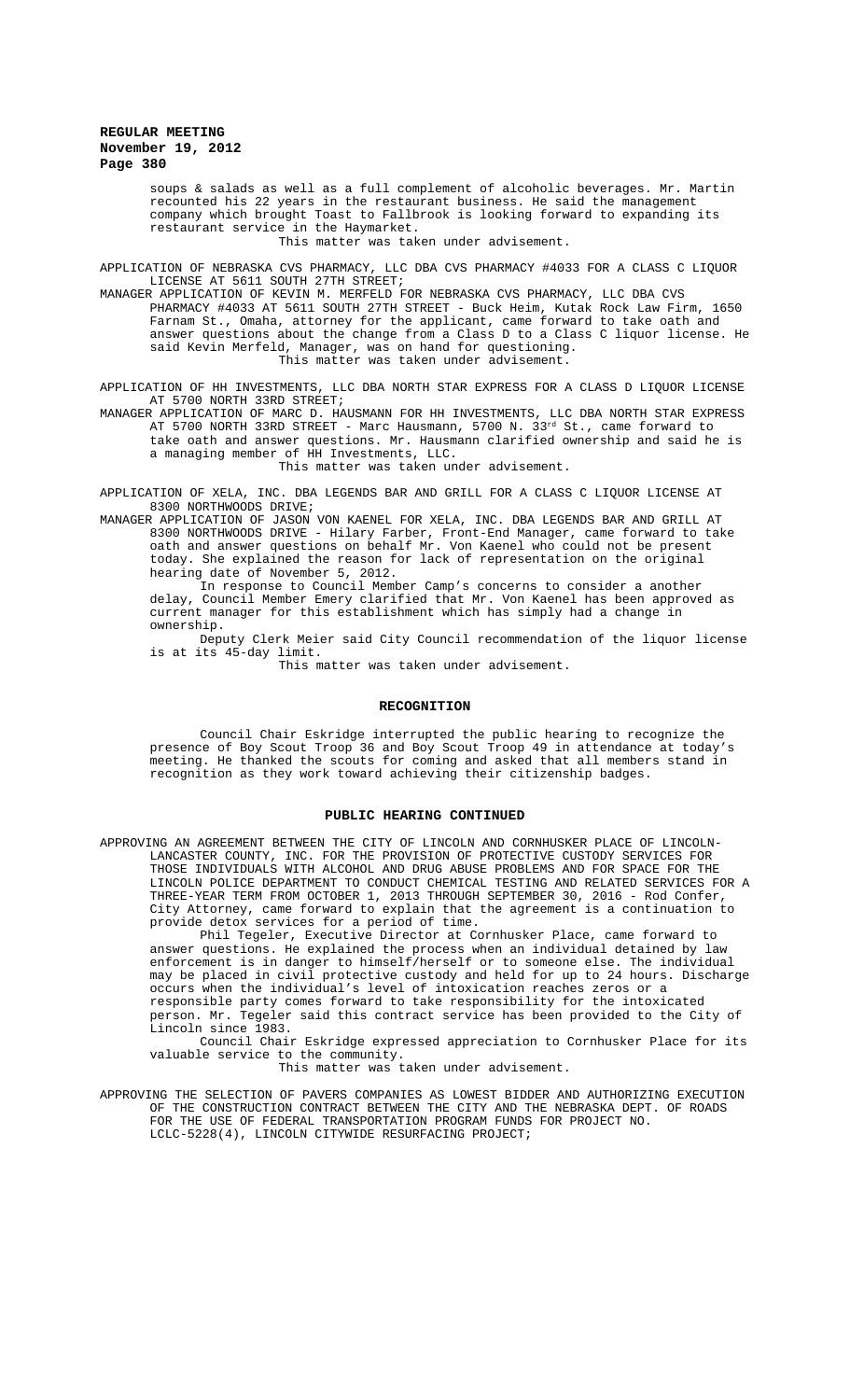APPROVING THE SELECTION OF UNITED CONTRACTORS INC. AS LOWEST BIDDER AND AUTHORIZING EXECUTION OF THE CONSTRUCTION CONTRACT BETWEEN THE CITY AND THE NEBRASKA DEPT. OF ROADS FOR THE USE OF FEDERAL TRANSPORTATION PROGRAM FUNDS FOR PROJECT NO. STPN-BRR-TMT-5267(1), SW 40TH STREET VIADUCT PROJECT;

APPROVING THE SELECTION OF UNITED CONTRACTORS INC. AS LOWEST BIDDER AND AUTHORIZING EXECUTION OF THE CONSTRUCTION CONTRACT BETWEEN THE CITY AND THE NEBRASKA DEPT. OF ROADS FOR THE USE OF FEDERAL TRANSPORTATION PROGRAM FUNDS FOR PROJECT NO. LCLC-5231(13), 27TH STREET VIADUCT REPAIR PROJECT - Thomas Shafer, Public Works & Utilities, came forward to answer questions about the contracts and use of federal funds. He explained contract wording and the direction of funds from Congress to State and finally to the City.

This matter was taken under advisement.

ADOPTING THE LES RATE SCHEDULES PROVIDING FOR A SYSTEM AVERAGE RATE INCREASE OF 2.6%, EFFECTIVE JANUARY 1, 2013;

ADOPTING THE LINCOLN ELECTRIC SYSTEM ANNUAL BUDGET FOR 2013, TO BECOME EFFECTIVE JANUARY 1, 2013 - Kevin Wailes, Administrator & CEO of Lincoln Electric System, came forward to present rate schedules and annual budget figures. Mr. Wailes recognized three LES Board Members present at the City Council Meeting: Patrick Beans, Board Chair; Marilyn McNabb, Board Vice Chair; and W. Don Nelson.

Laura Kapustka, Vice President & CFO of Lincoln Electric System, came forward to provide a presentation and answer questions. She said the Capital Budget is almost \$3 million less than last year with a number of projects either underway or nearing completion in 2013. She said Debt Service is slightly lower than last year as a result of a very successful bond issue last summer. Ms. Kapustka said Operating & Maintenance and Administrative & General (O&M and A&G) costs are up \$5 million from last year. Rate drivers are up and power costs are slightly down. Natural gas prices are lower and the Cross State Air Pollution Rule has been vacated. She continued to share the following key points about the Proposed 2013 Rate Adjustment (2.6% system-wide rate adjustment): it achieves a 2.0% debt service coverage; it meets or makes progress toward liquidity/debt equity goals; it includes a \$2 million deposit to the Rate Stabilization Fund; it continues to fund the \$3 million incentive to the Sustainable Energy Program (SEP); it transfers \$300,000 of administrative costs to the SEP; it includes the hiring of six additional employees for a total of 473 employees; and it includes \$16 million of short-term borrowing. Components of the 2.6% rate adjustment reveal a \$5 million increase in O&M and A&G (IT hardware/software costs, payroll costs), a debt service coverage increase of .8%, a decrease of power costs (1.2% from the 2012 budget) and a revenue adjustment of 1% to offset the 2012 forecast which was in place.

Council Member Camp expressed concerns about being careful and

conservative but at the same time not overly burdening the rate payers. Council Member Carroll inquired about the reflection of 2.6% on a montly residential bill. Ms. Kapustka said the average residential customer using 1,000 kw hrs./mo., would see an increase of \$2.43 in their monthly bill.

In response to Council questions on neighboring power companies' increases, Ms. Kapustka said NPPD has a 3.75% rate increase for wholesale and retail customer usage. She said OPPD announced a 6.9% rate increase with 7.7% being for residential customers.

Mr. Wailes said, based on the 2012 rates, Lincoln is 11th lowest out of 106 major cities in the United States.

Ms. Kapustka covered rate changes in different classes: Residential up 2.6%; Small Commercial up 3.0%; General Service Demand, 0%; Commercial Large Light & Power up 3.3%; and Industrial Large Power Contract up 3.5%.

Andy Pollock, attorney for Rembolt Ludtke, LLC, 1201 Lincoln Mall, came forward representing the Lincoln Employers' Coalition which consists of about 25 industrial users of electricity in the City of Lincoln. He suggested that surplus revenue be returned to rate payers in the form of a reduced rate increase to next year's budget.

Coby Mach, LIBA, came forward to share facts, figures and observations regarding the LES Budget. He expressed opposition to funding the refrigerator buy-back program. Mr. Mach suggested lowering the Sustainable Energy Program to \$2.3 million. He said that while LES is doing a great job, LIBA opposes the possibility of a rate increase to large businesses & industrial users who provide thousands of local jobs. Mr. Mach said LIBA is asking LES to be conscious of spending –- he encouraged them to look into travel & training budgets for savings and give careful consideration of expenses in wind energy and other renewables.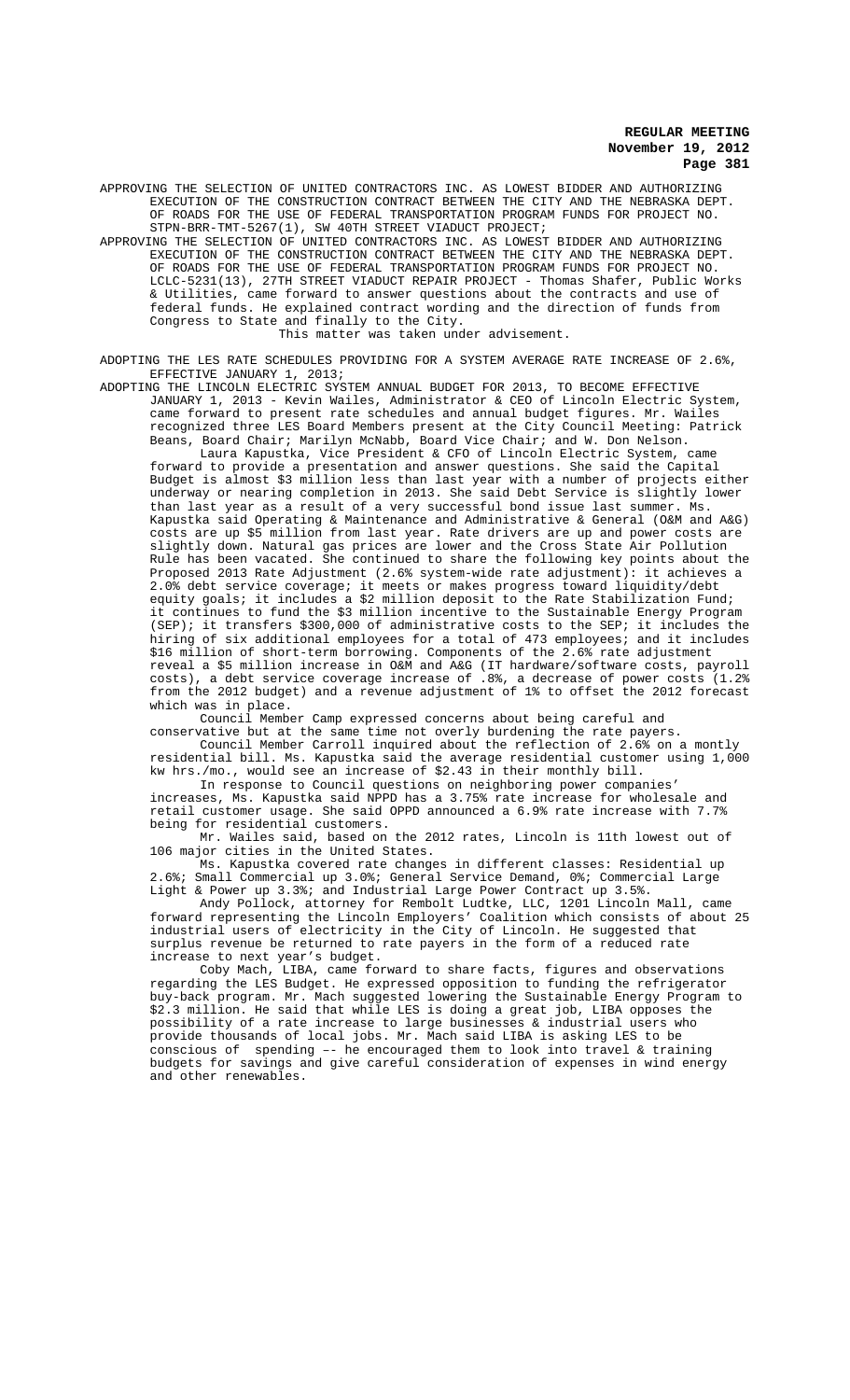John Atkeison, Energy Policy Director with the Nebraska Wildlife Federation, came forward to comment. As an activist with Energy Link, a new grass-roots organization concerned with energy policy, Mr. Atkeison said LES needs to increase efforts to make a larger portion of the energy supply from clean, renewable energy using Nebraska fuels, specifically wind & solar. He said all electricity users should pay their fair share.

Mr. Wailes came forward in rebuttal. He explained the refrigerator buyback program as one that might not be the most efficient but it does have environmental benefits by taking harmful substances out of the community. talked about incentive costs in the SEP and keeping a cost-effective balance. Mr. Wailes clarified issues brought up by Mr. Mach as it related to rate increases in the near future for large enery users. He said a contract for wind power is done on a 20-year basis and helps to diversify the power supply portfolio with less risk to coal and natural gas. Mr. Wailes responded to Council Member Camp's questions about allocating \$1 million by stating that if so directed from Council, LES would return to the Budget Rates Committee, call a special Board Meeting and deal with the issue. He said Lincoln Electric System is very prudent in its budget process. Mr. Wailes stated that at some point in the process a stopping point has to be found, a statement must be made declaring that this is the best we know at the time and leave a little bit of margin for the last two months of the year.

In response to Council Chair Eskridge's request to explain the use of Rate Stabilization Funds, Mr. Wailes said it has one role: to provide liquidity. The intention of RSF is to deal with short-term events where a sufficient amount of cash is on hand to handle the one-time event and rates do not have to be raised immediately.

This matter was taken under advisement.

### **COUNCIL ACTION**

### **REPORTS OF CITY OFFICERS**

APPOINTING DOUGLAS MCDANIEL TO THE LINCOLN-LANCASTER COUNTY EMS OVERSIGHT AUTHORITY BOARD FOR A TERM EXPIRING SEPTEMBER 1, 2015 - CLERK read the following resolution, introduced by Doug Emery, who moved its adoption:

A-87088 BE IT RESOLVED by the City Council of the City of Lincoln, Nebraska: That the appointment of Douglas McDaniel to the EMS Oversight Authority Board for a term expiring September 1, 2015 is hereby approved.

Introduced by Doug Emery Seconded by Carroll & carried by the following vote: AYES: Camp, Carroll, Cook, Emery, Eskridge, Schimek; NAYS: None.

RESOLUTION ASSESSING SPECIAL TAXES FOR THE COSTS OF THE IMPROVEMENTS IN THE DOWNTOWN BUSINESS IMPROVEMENT DISTRICT, THE CORE BUSINESS IMPROVEMENT DISTRICT OVERLAY AND THE DOWNTOWN MAINTENANCE DISTRICT - CLERK read the following resolution,

introduced by DiAnna Schimek, who moved its adoption:<br>A-87089 BE IT RESOLVED by the City Council of the City BE IT RESOLVED by the City Council of the City of Lincoln, Nebraska, that:

The special taxes assessed November 5, 2012, to pay the costs of the improvements in the Downtown Business Improvement District, the Core Business Improvement District Overlay and the Downtown Maintenance District are hereby levied and that the period of time in which the assessments are to be paid shall be one (1) year.

Introduced by DiAnna Schimek

Seconded by Carroll & carried by the following vote: AYES: Camp, Carroll, Cook, Emery, Eskridge, Schimek; NAYS: None.

RESOLUTION SETTING THE PUBLIC HEARING DATE OF MONDAY, DECEMBER 10, 2012 AT 3:00 P.M. ON THE ASSESSMENT OF THE COST OF WEED REMOVAL INCURRED FOR THE PERIOD OF JANUARY 1, 2012, THROUGH DECEMBER 31, 2012 - CLERK read the following resolution,

introduced by DiAnna Schimek, who moved its adoption:<br>A-87090 BE IT RESOLVED by the City Council of the City A-87090 BE IT RESOLVED by the City Council of the City of Lincoln, Nebraska: That a public hearing date of Monday, December 10, 2012, at 3:00 p.m. or as soon thereafter as possible is hereby set on the assessment of weed abatement costs incurred by the City of Lincoln, Nebraska, for the period of January 1, 2012 through December 31, 2012.

Introduced by DiAnna Schimek Seconded by Carroll & carried by the following vote: AYES: Camp, Carroll, Cook, Emery, Eskridge, Schimek; NAYS: None.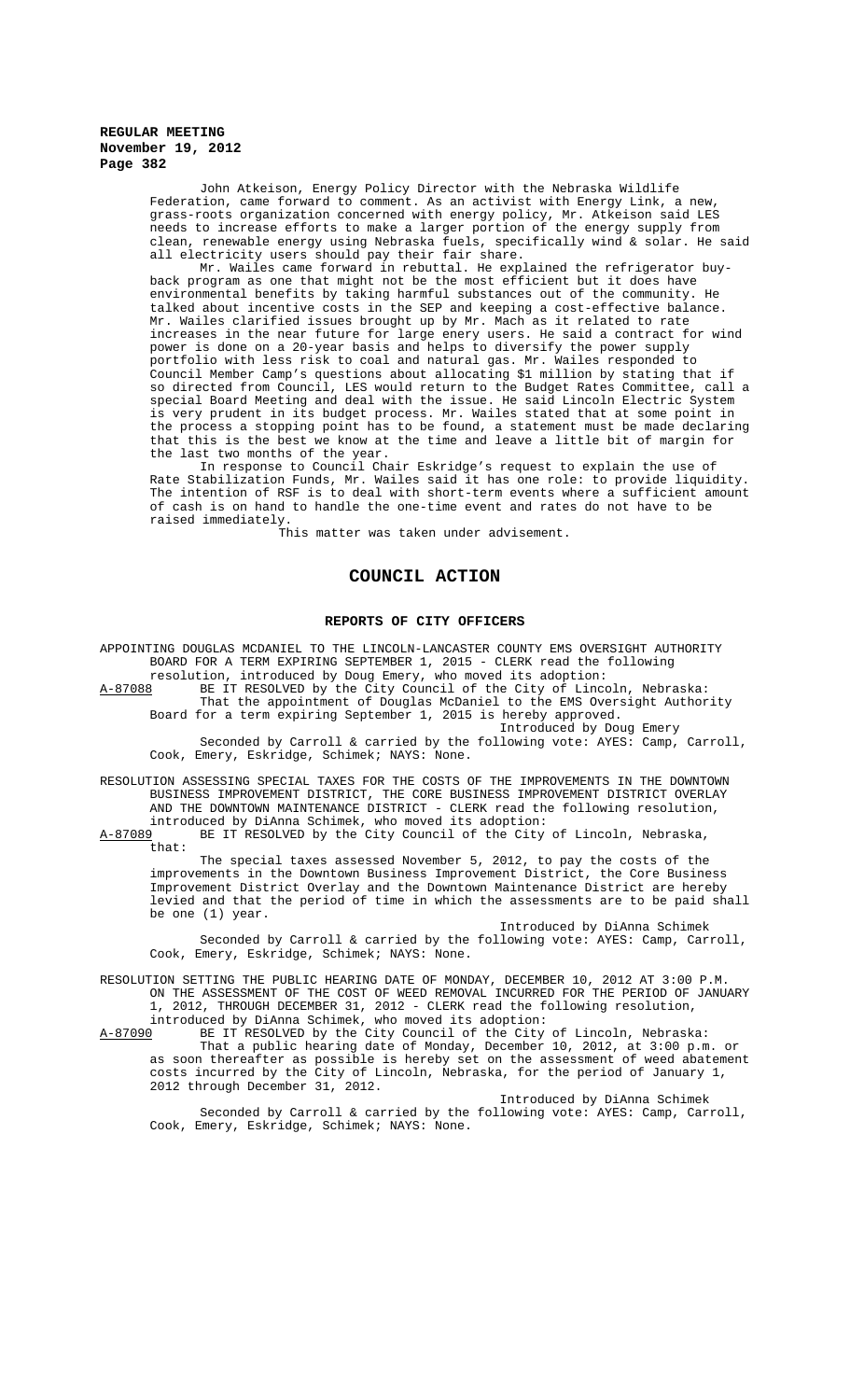REPORT OF SETTLEMENT AGREEMENT UNDER NEB. REV. STAT. §84-713 (NON TORT CLAIM) - CLERK presented said report which was placed on file in the Office of the City Clerk.

- CLERK'S LETTER AND MAYOR'S APPROVAL OF RESOLUTIONS AND ORDINANCES PASSED BY THE CITY COUNCIL ON OCTOBER 29, 2012 - CLERK presented said report which was placed on file in the Office of the City Clerk. **(27-1)**
- CLERK'S LETTER AND MAYOR'S APPROVAL OF RESOLUTIONS AND ORDINANCES PASSED BY THE CITY COUNCIL ON NOVEMBER 5, 2012 - CLERK presented said report which was placed on file in the Office of the City Clerk. **(27-1)**

### **PETITIONS & COMMUNICATIONS**

PLACED ON FILE IN THE OFFICE OF THE CITY CLERK:

Waiver No. 11007 approved by the Planning Director on November 8, 2012 requested by Steven Knobel to extend the time for two years until November 8, 2014 to install sidewalks and street trees for North Creek Business Park 1st Addition generally located at Fletcher Avenue and North 14th Street. Administrative Amendment No. 12034 to Special Permit No. 1992A, Edenton Woods Community Unit Plan, approved by the Planning Director on November 2, 2012 requested by CaseyCo to revise the site plan by reducing the number of lots at the end of Camella Court by one and showing the five lots surrounding the culde-sac bulb to be developed with detached single-family dwellings on property generally located near Ashbrook Drive and Highway 2. Administrative Amendment No. 12054 to Special Permit No. 05002, Foreman Ridge Addition Community Unit Plan, approved by the Planning Director on November 2, 2012 requested by Michael and Makayla Zoerb to revise the outlot and lot layout on one lot and to reduce the front yard setback from 40 feet to 35 feet along several "Future Roadway"s (cul-de-sacs) in the "build through" site plan on property generally located at SW 12th Street and West Denton Road.

### **MISCELLANEOUS REFERRALS - NONE**

#### **LIQUOR RESOLUTIONS**

APPLICATION OF HERBERG LLC DBA STAYBRIDGE SUITES FOR A CLASS I LIQUOR LICENSE AT 1501 NORTH 86TH STREET - CLERK read the following resolution, introduced by Jon Camp, who moved its adoption for approval:<br>A-87091 BE IT RESOLVED by the City Cou

BE IT RESOLVED by the City Council of the City of Lincoln, Nebraska: That after hearing duly had as required by law, consideration of the facts of this application, the Nebraska Liquor Control Act, and the pertinent City ordinances, the City Council recommends that the application of Herberg LLC dba Staybridge Suites for a Class "I" liquor license at 1501 North 86th Street, Lincoln, Nebraska, for the license period ending April 30, 2013, be approved with the condition that the premises must comply in every respect with all city and state regulations.

The City Clerk is directed to transmit a copy of this resolution to the Nebraska Liquor Control Commission.

Introduced by Jon Camp

Seconded by Carroll & carried by the following vote: AYES: Camp, Carroll, Cook, Emery, Eskridge, Schimek; NAYS: None.

MANAGER APPLICATION OF JOHN E. KLIMPEL FOR HERBERG LLC DBA STAYBRIDGE SUITES AT 1501 NORTH 86TH STREET - CLERK read the following resolution, introduced by Jon Camp, who moved its adoption for approval:

A-87092 WHEREAS, Herberg LLC dba Staybridge Suites located at 1501 North 86th Street, Lincoln, Nebraska has been approved for a Retail Class "I" liquor

license, and now requests that John E. Klimpel be named manager; WHEREAS, John E. Klimpel appears to be a fit and proper person to manage

said business. NOW, THEREFORE, BE IT RESOLVED by the City Council of the City of Lincoln, Nebraska: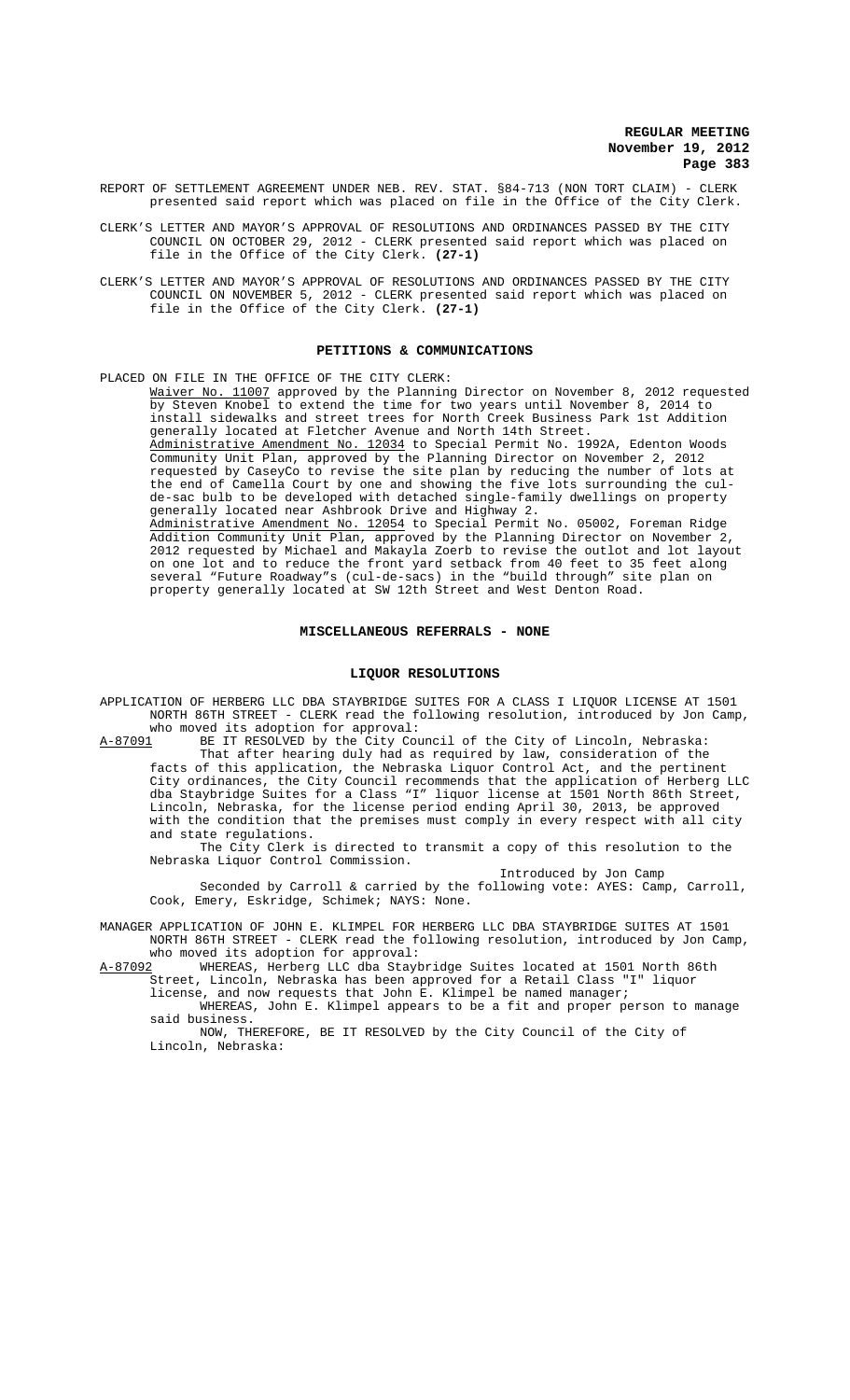That after hearing duly had as required by law, consideration of the facts of this application, the Nebraska Liquor Control Act, and the pertinent City ordinances, the City Council recommends that John E. Klimpel be approved as manager of this business for said licensee. The City Clerk is directed to transmit a copy of this resolution to the Nebraska Liquor Control Commission.

Introduced by Jon Camp Seconded by Carroll & carried by the following vote: AYES: Camp, Carroll, Cook, Emery, Eskridge, Schimek; NAYS: None.

APPLICATION OF RED HERRING CONCEPTS LLC DBA LEADBELLY FOR A CLASS CK LIQUOR LICENSE AT 301 NORTH 8TH STREET, SUITE 100 - CLERK read the following resolution,

introduced by Jon Camp, who moved its adoption for approval:

A-87093 BE IT RESOLVED by the City Council of the City of Lincoln, Nebraska: That after hearing duly had as required by law, consideration of the facts of this application, the Nebraska Liquor Control Act, and the pertinent City ordinances, the City Council recommends that the application of Red Herring Concepts LLC dba Leadbelly for a Class "CK" liquor license at 301 North 8th Street, Suite 100, Lincoln, Nebraska, for the license period ending October 31, 2013, be approved with the condition that the premises must comply in every respect with all city and state regulations.

The City Clerk is directed to transmit a copy of this resolution to the Nebraska Liquor Control Commission.

Introduced by Jon Camp Seconded by Carroll & carried by the following vote: AYES: Camp, Carroll, Cook, Emery, Eskridge, Schimek; NAYS: None.

MANAGER APPLICATION OF MICHAEL J. MARTIN FOR RED HERRING CONCEPTS LLC DBA LEADBELLY AT 301 NORTH 8TH STREET, SUITE 100 - CLERK read the following resolution,

introduced by Jon Camp, who moved its adoption for approval:<br>A-87094 WHEREAS, Red Herring Concepts LLC dba Leadbelly locate A-87094 MHEREAS, Red Herring Concepts LLC dba Leadbelly located at 301 North 8th Street, Suite 100, Lincoln, Nebraska has been approved for a Retail Class "CK" liquor license, and now requests that Michael J. Martin be named manager; WHEREAS, Michael J. Martin appears to be a fit and proper person to manage said business.

NOW, THEREFORE, BE IT RESOLVED by the City Council of the City of Lincoln, Nebraska:

That after hearing duly had as required by law, consideration of the facts of this application, the Nebraska Liquor Control Act, and the pertinent City ordinances, the City Council recommends that Michael J. Martin be approved as manager of this business for said licensee. The City Clerk is directed to transmit a copy of this resolution to the Nebraska Liquor Control Commission.

Introduced by Jon Camp Seconded by Carroll & carried by the following vote: AYES: Camp, Carroll, Cook, Emery, Eskridge, Schimek; NAYS: None.

APPLICATION OF NEBRASKA CVS PHARMACY, LLC DBA CVS PHARMACY #4033 FOR A CLASS C LIQUOR LICENSE AT 5611 SOUTH 27TH STREET - CLERK read the following resolution,

introduced by Jon Camp, who moved its adoption for approval:

A-87095 BE IT RESOLVED by the City Council of the City of Lincoln, Nebraska: That after hearing duly had as required by law, consideration of the facts of this application, the Nebraska Liquor Control Act, and the pertinent City ordinances, the City Council recommends that the application of Nebraska CVS Pharmacy, LLC dba CVS Pharmacy #4033 for a Class "C" liquor license at 5611 South 27th Street, Lincoln, Nebraska, for the license period ending October 31, 2013, be approved with the condition that the premises must comply in every respect with all city and state regulations.

The City Clerk is directed to transmit a copy of this resolution to the Nebraska Liquor Control Commission.

Introduced by Jon Camp Seconded by Carroll & carried by the following vote: AYES: Camp, Carroll, Cook, Emery, Eskridge, Schimek; NAYS: None.

MANAGER APPLICATION OF KEVIN M. MERFELD FOR NEBRASKA CVS PHARMACY, LLC DBA CVS

PHARMACY #4033 AT 5611 SOUTH 27TH STREET - CLERK read the following resolution, introduced by Jon Camp, who moved its adoption for approval:<br>A-87096 WHEREAS, Nebraska CVS Pharmacy, LLC dba CVS Pharmacy #

A-87096 WHEREAS, Nebraska CVS Pharmacy, LLC dba CVS Pharmacy #4033 located at 5611 South 27th Street, Lincoln, Nebraska has been approved for a Retail Class "C" liquor license, and now requests that Kevin M. Merfeld be named manager; WHEREAS, Kevin M. Merfeld appears to be a fit and proper person to manage said business.

NOW, THEREFORE, BE IT RESOLVED by the City Council of the City of Lincoln, Nebraska: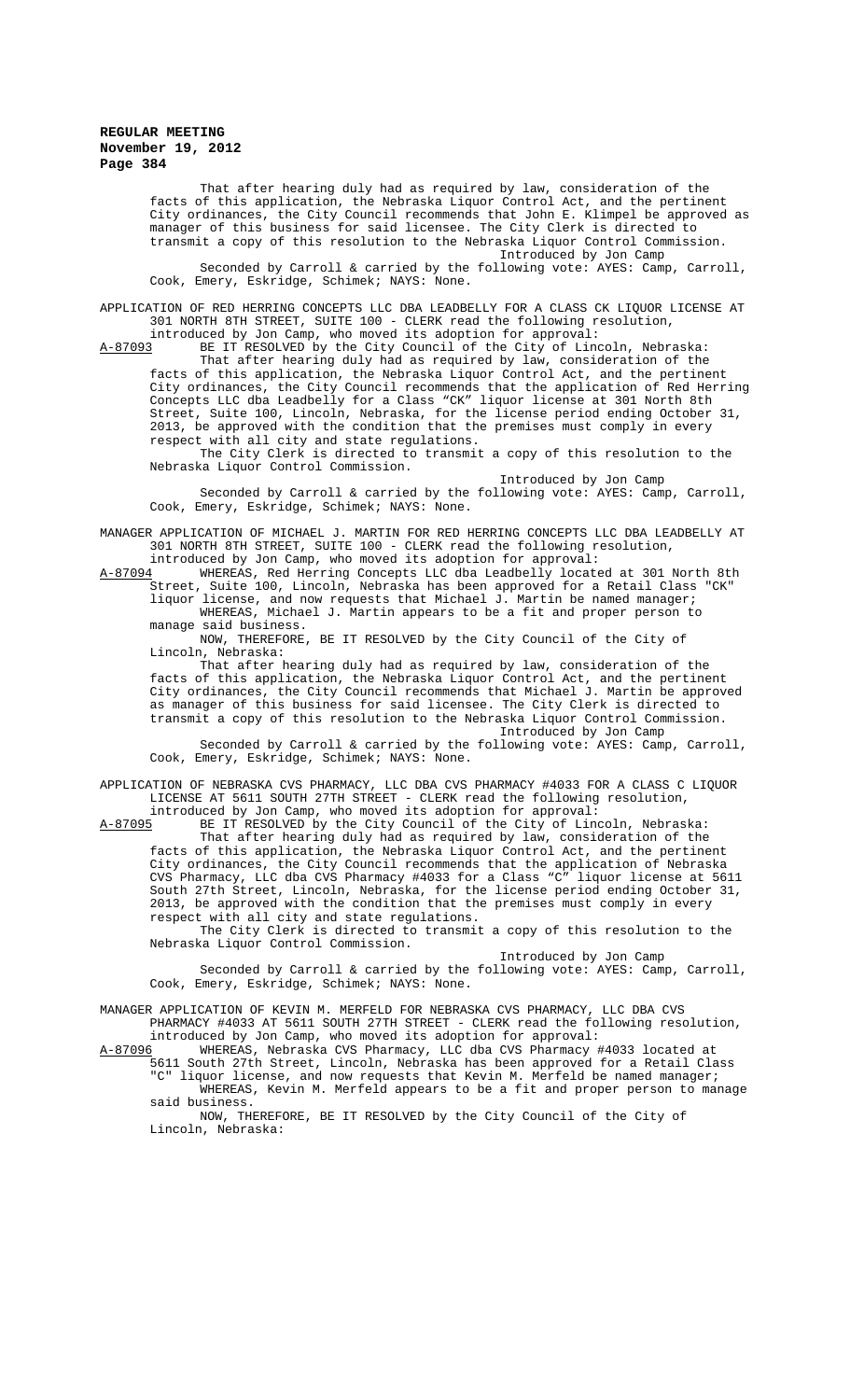That after hearing duly had as required by law, consideration of the facts of this application, the Nebraska Liquor Control Act, and the pertinent City ordinances, the City Council recommends that Kevin M. Merfeld be approved as manager of this business for said licensee. The City Clerk is directed to transmit a copy of this resolution to the Nebraska Liquor Control Commission. Introduced by Jon Camp

Seconded by Carroll & carried by the following vote: AYES: Camp, Carroll, Cook, Emery, Eskridge, Schimek; NAYS: None.

APPLICATION OF HH INVESTMENTS, LLC DBA NORTH STAR EXPRESS FOR A CLASS D LIQUOR LICENSE AT 5700 NORTH 33RD STREET - CLERK read the following resolution, introduced by Jon Camp, who moved its adoption for approval:

A-87097 BE IT RESOLVED by the City Council of the City of Lincoln, Nebraska:

That after hearing duly had as required by law, consideration of the facts of this application, the Nebraska Liquor Control Act, and the pertinent City ordinances, the City Council recommends that the application of HH Investments, LLC dba North Star Express for a Class "D" liquor license at 5700 North 33rd Street, Lincoln, Nebraska, for the license period ending April 30, 2013, be approved with the condition that:

1. Applicant must successfully complete the responsible beverage server training course required by Section 5.04.035 of the Lincoln Municipal Code within 30 days of approval of this resolution.

2. The premises must comply in every respect with all city and state regulations.

The City Clerk is directed to transmit a copy of this resolution to the Nebraska Liquor Control Commission.

Introduced by Jon Camp Seconded by Carroll & carried by the following vote: AYES: Camp, Carroll,

MANAGER APPLICATION OF MARC D. HAUSMANN FOR HH INVESTMENTS, LLC DBA NORTH STAR EXPRESS AT 5700 NORTH 33RD STREET - CLERK read the following resolution, introduced by

Cook, Emery, Eskridge, Schimek; NAYS: None.

Jon Camp, who moved its adoption for approval:<br>A-87098 WHEREAS, HH Investments, LLC dba North S A-87098 WHEREAS, HH Investments, LLC dba North Star Express located at 5700 North 33rd Street, Lincoln, Nebraska has been approved for a Retail Class "D" liquor license, and now requests that Marc D. Hausmann be named manager;

WHEREAS, Marc D. Hausmann appears to be a fit and proper person to manage said business.

NOW, THEREFORE, BE IT RESOLVED by the City Council of the City of Lincoln, Nebraska:

That after hearing duly had as required by law, consideration of the facts of this application, the Nebraska Liquor Control Act, and the pertinent City ordinances, the City Council recommends that Marc D. Hausmann be approved as manager of this business for said licensee. The City Clerk is directed to transmit a copy of this resolution to the Nebraska Liquor Control Commission. Introduced by Jon Camp

Seconded by Carroll & carried by the following vote: AYES: Camp, Carroll, Cook, Emery, Eskridge, Schimek; NAYS: None.

APPLICATION OF XELA, INC. DBA LEGENDS BAR AND GRILL FOR A CLASS C LIQUOR LICENSE AT 8300 NORTHWOODS DRIVE (11/5/12 - DELAYED 2 WKS W/CON'T P.H. ON 11/19/12) - CLERK read the following resolution, introduced by Jon Camp, who moved its adoption for approval:<br>A-87099 BE IT I

BE IT RESOLVED by the City Council of the City of Lincoln, Nebraska:

That after hearing duly had as required by law, consideration of the facts of this application, the Nebraska Liquor Control Act, and the pertinent City ordinances, the City Council recommends that the application of Xela, Inc. dba Legends Bar and Grill for a Class "C" liquor license at 8300 Northwoods Drive, Lincoln, Nebraska, for the license period ending October 31, 2013, be approved with the condition that:<br>1. There be no business

There be no business or personal alcohol related offenses by the applicant within the first year after approval.

2. The premises must comply in every respect with all city and state regulations.

The City Clerk is directed to transmit a copy of this resolution to the Nebraska Liquor Control Commission.

Introduced by Jon Camp

Seconded by Carroll & carried by the following vote: AYES: Camp, Carroll, Cook, Emery, Eskridge, Schimek; NAYS: None.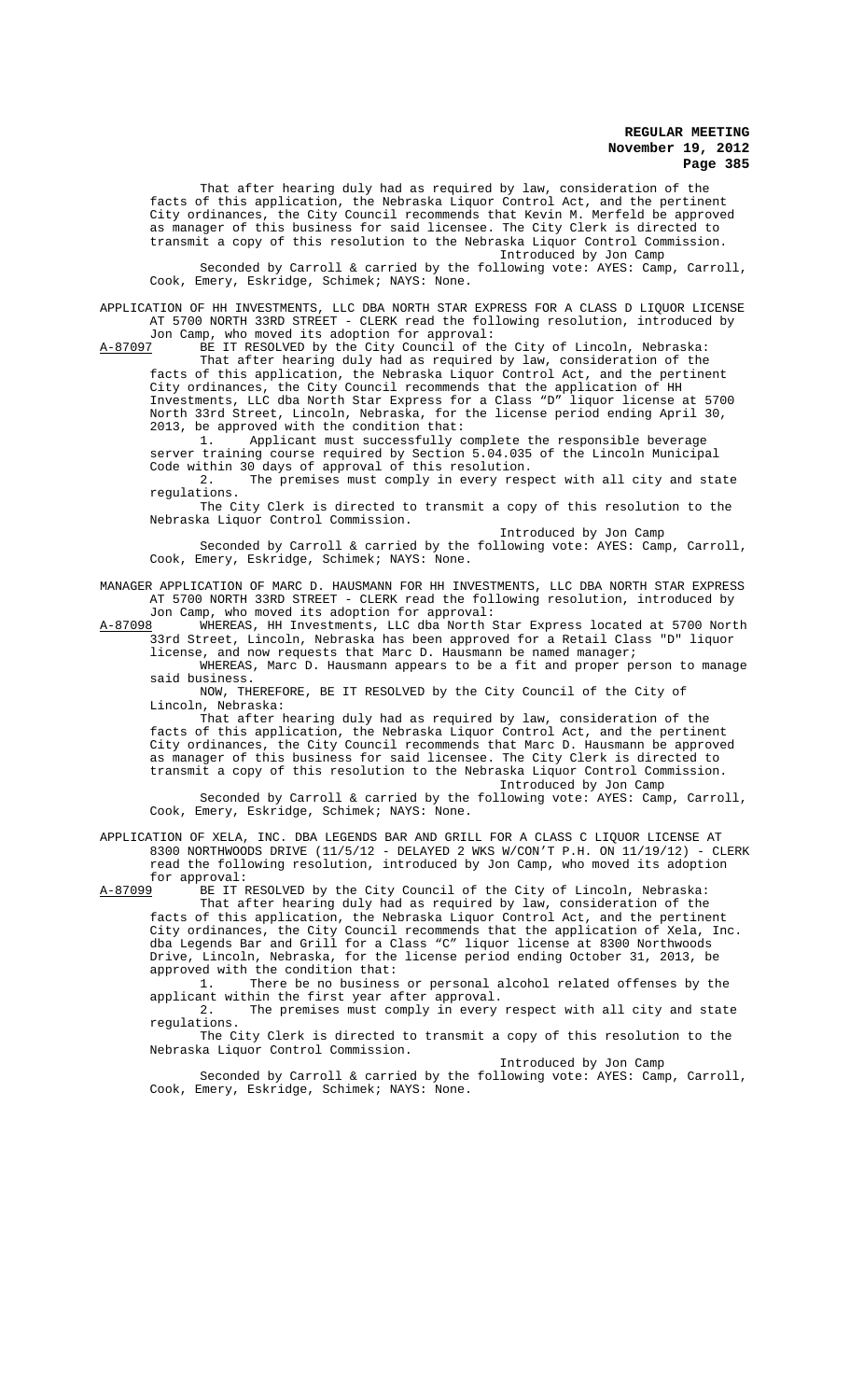MANAGER APPLICATION OF JASON VON KAENEL FOR XELA, INC. DBA LEGENDS BAR AND GRILL AT 8300 NORTHWOODS DRIVE (11/5/12 - DELAYED 2 WKS W/CON'T P.H. ON 11/19/12) - CLERK read the following resolution, introduced by Jon Camp, who moved its adoption for approval:<br>A-87100 WHEREAS

A-87100 WHEREAS, Xela, Inc. dba Legends Bar and Grill located at 8300 Northwoods Drive, Lincoln, Nebraska has been approved for a Retail Class "C" liquor license, and now requests that Jason Von Kaenel be named manager;

WHEREAS, Jason Von Kaenel appears to be a fit and proper person to manage said business.

NOW, THEREFORE, BE IT RESOLVED by the City Council of the City of Lincoln, Nebraska:

That after hearing duly had as required by law, consideration of the facts of this application, the Nebraska Liquor Control Act, and the pertinent City ordinances, the City Council recommends that Jason Von Kaenel be approved as manager of this business for said licensee. The City Clerk is directed to transmit a copy of this resolution to the Nebraska Liquor Control Commission. Introduced by Jon Camp

Seconded by Carroll & carried by the following vote: AYES: Camp, Carroll, Cook, Emery, Eskridge, Schimek; NAYS: None.

# ORDINANCES - 2<sup>ND</sup> READING & RELATED RESOLUTIONS (as required) - NONE

### **PUBLIC HEARING - RESOLUTIONS**

ACCEPTING THE REPORT OF NEW AND PENDING CLAIMS AGAINST THE CITY AND APPROVING DISPOSITION OF CLAIMS SET FORTH FOR THE PERIOD OF OCTOBER 16-31, 2012 - CLERK read the following resolution, introduced by Doug Emery, who moved its adoption:<br>A-87101 BE IT RESOLVED by the City Council of the City of Lincoln, Nebraska: BE IT RESOLVED by the City Council of the City of Lincoln, Nebraska: That the claims listed in the attached report, marked as Exhibit "A", dated November 1, 2012, of various new and pending tort claims filed against the City of Lincoln with the Office of the City Attorney or the Office of the City Clerk, as well as claims which have been disposed of, are hereby received as

required by Neb. Rev. Stat. § 13-905 (Reissue 1997). The dispositions of claims by the Office of the City Attorney, as shown by the attached report, are hereby approved:

| DENIED CLAIMS   |             | ALLOWED/SETTLED CL    |
|-----------------|-------------|-----------------------|
| Richard Hedrick | \$ 2,000.00 | Stanley Oswald<br>S9. |
| Marilyn Hedrick | 2,000.00    |                       |
| John Craw       | 200,000.00  | WITHDRAWN CLAIM       |

<u>ALLOWED/SETTLED CLAIMS</u><br>00 00. Stanley Oswald \$9,000.  $R$   $\frac{1}{\text{c}}$   $\frac{1}{\text{c}}$   $\frac{1}{\text{c}}$   $\frac{1}{\text{c}}$   $\frac{1}{\text{c}}$   $\frac{1}{\text{c}}$   $\frac{1}{\text{c}}$   $\frac{1}{\text{c}}$   $\frac{1}{\text{c}}$   $\frac{1}{\text{c}}$   $\frac{1}{\text{c}}$   $\frac{1}{\text{c}}$   $\frac{1}{\text{c}}$   $\frac{1}{\text{c}}$   $\frac{1}{\text{c}}$   $\frac{1}{\text{c}}$   $\frac{1}{\text{$ 

Arok Atem \$1,000,000.00 The City Attorney is hereby directed to mail to the various claimants listed herein a copy of this resolution which shows the final disposition of their claim.

Introduced by Doug Emery

Seconded by Carroll & carried by the following vote: AYES: Camp, Carroll, Cook, Emery, Eskridge, Schimek; NAYS: None.

APPROVING AN AGREEMENT BETWEEN THE CITY OF LINCOLN AND CORNHUSKER PLACE OF LINCOLN-LANCASTER COUNTY, INC. FOR THE PROVISION OF PROTECTIVE CUSTODY SERVICES FOR THOSE INDIVIDUALS WITH ALCOHOL AND DRUG ABUSE PROBLEMS AND FOR SPACE FOR THE LINCOLN POLICE DEPARTMENT TO CONDUCT CHEMICAL TESTING AND RELATED SERVICES FOR A THREE-YEAR TERM FROM OCTOBER 1, 2013 THROUGH SEPTEMBER 30, 2016 - CLERK read the following resolution, introduced by Doug Emery, who moved its adoption:

A-87102 WHEREAS, the City of Lincoln is desirous of entering into a contract with Cornhusker Place, Inc. for protective custody services for those individuals with alcohol and drug abuse problems and for space for the Lincoln Police Department to conduct chemical testing.

NOW, THEREFORE, BE IT RESOLVED by the City Council of the City of Lincoln, Nebraska:

That the Contract for Services between the City of Lincoln, Nebraska and Cornhusker Place, Inc., a copy of which is attached hereto, marked as Attachment "A", and made a part hereof by reference, for a three-year period, under which Cornhusker Place, Inc. will provide protective custody services for those individuals with alcohol and drug abuse problems and provide space for the Lincoln Police Department to conduct chemical testing, upon the terms and conditions set forth in said Agreement, is hereby accepted and approved, and the Mayor is authorized to execute said Agreement on behalf of the City.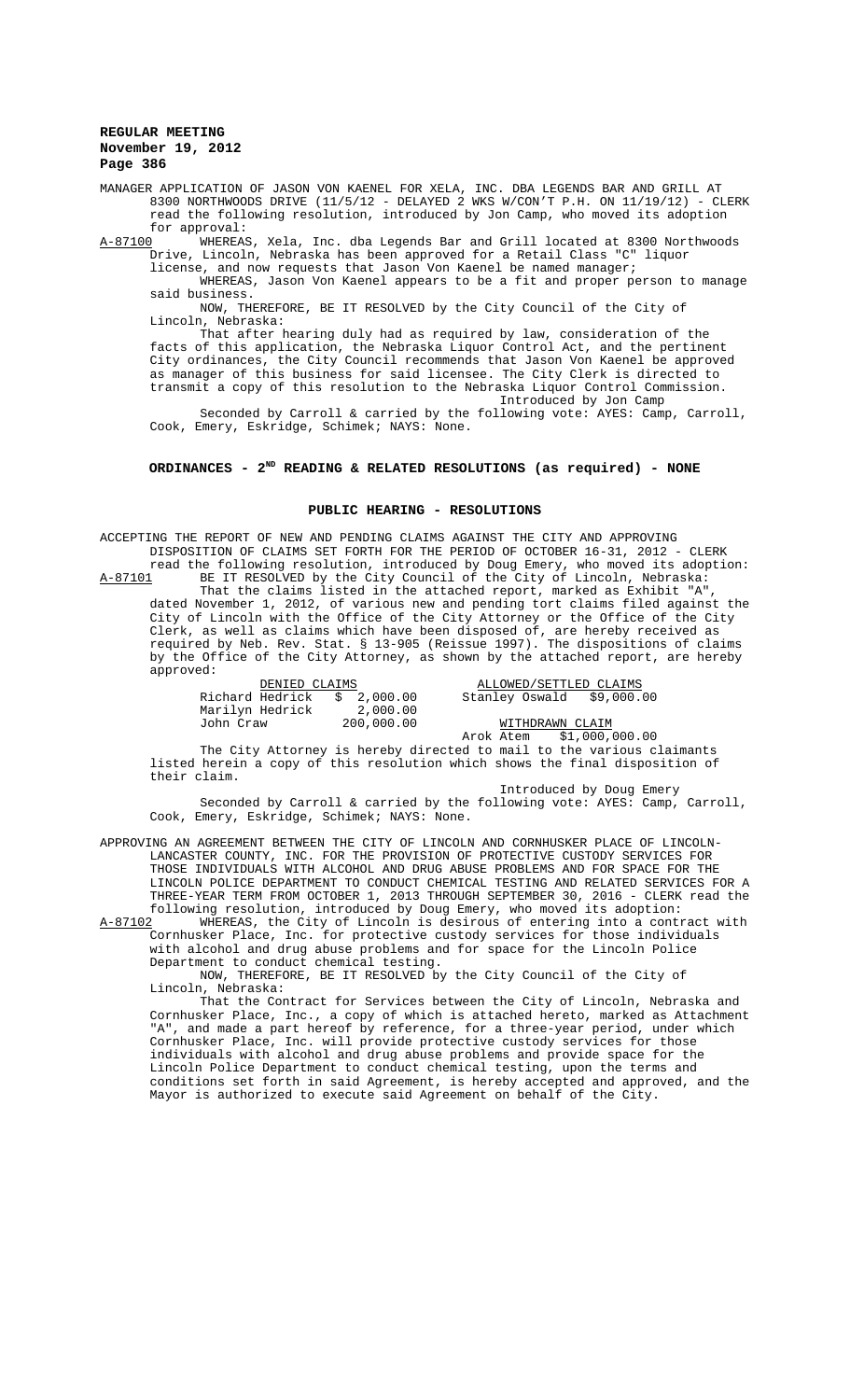The City Clerk is hereby directed to transmit a fully executed copy of said Agreement to Phil Tegeler, Executive Director of Cornhusker Place at 721 Street, Lincoln, Nebraska 68508.

Introduced by Doug Emery Seconded by Carroll & carried by the following vote: AYES: Camp, Carroll, Cook, Emery, Eskridge, Schimek; NAYS: None.

APPROVING THE SELECTION OF PAVERS COMPANIES AS LOWEST BIDDER AND AUTHORIZING EXECUTION OF THE CONSTRUCTION CONTRACT BETWEEN THE CITY AND THE NEBRASKA DEPT. OF ROADS FOR THE USE OF FEDERAL TRANSPORTATION PROGRAM FUNDS FOR PROJECT NO. LCLC-5228(4), LINCOLN CITYWIDE RESURFACING PROJECT - CLERK read the following

resolution, introduced by Doug Emery, who moved its adoption:<br>A-87103 WHEREAS, the City of Lincoln adopted Resolution No. A-8 A-87103 WHEREAS, the City of Lincoln adopted Resolution No. A-86135 on November 22, 2010 approving an Agreement for the use of Federal Transportation Program Funds for the Lincoln Citywide Resurfacing Project No. LCLC-5228(4); and

WHEREAS, the State and City received bids for the construction of the proposed work and selected Pavers Companies as the low bidder to whom the contract should be awarded.

NOW, THEREFORE, BE IT RESOLVED by the City Council of the City of Lincoln, Nebraska:

That the City concurs in the selection of the above mentioned contractor; that the City does not desire to perform the work with its own forces in lieu of performing the work by the contract method; and hereby authorizes the Mayor to execute the construction contract on behalf of the City.

The City Clerk is directed to return the executed copies of the Agreements to the Department of Public Works & Utilities, for transmittal and execution by the State Department of Roads.

Introduced by Doug Emery Seconded by Carroll & carried by the following vote: AYES: Camp, Carroll, Cook, Emery, Eskridge, Schimek; NAYS: None.

APPROVING THE SELECTION OF UNITED CONTRACTORS INC. AS LOWEST BIDDER AND AUTHORIZING EXECUTION OF THE CONSTRUCTION CONTRACT BETWEEN THE CITY AND THE NEBRASKA DEPT. OF ROADS FOR THE USE OF FEDERAL TRANSPORTATION PROGRAM FUNDS FOR PROJECT NO. STPN-BRR-TMT-5267(1), SW 40TH STREET VIADUCT PROJECT - CLERK read the following resolution, introduced by Doug Emery, who moved its adoption:<br>A-87104 WHEREAS, the City of Lincoln adopted Resolution No. A-8

A-87104 MHEREAS, the City of Lincoln adopted Resolution No. A-86992 on September 10, 2012 approving an Agreement for the use of Federal Transportation Program Funds for improvements to be constructed for the SW 40th Street viaduct Project No. STPN-BRR-TMT-5267(1); and

WHEREAS, the State and City received bids for the construction of the proposed work and selected United Contractors Inc. as the low bidder to whom the contract should be awarded.

NOW, THEREFORE, BE IT RESOLVED by the City Council of the City of Lincoln, Nebraska:

That the City concurs in the selection of the above mentioned contractor; that the City does not desire to perform the work with its own forces in lieu of performing the work by the contract method; and hereby authorizes the Mayor to execute the construction contract on behalf of the City.

The City Clerk is directed to return the executed copies of the Agreements to the Department of Public Works & Utilities, for transmittal and execution by the State Department of Roads.

Introduced by Doug Emery Seconded by Carroll & carried by the following vote: AYES: Camp, Carroll, Cook, Emery, Eskridge, Schimek; NAYS: None.

APPROVING THE SELECTION OF UNITED CONTRACTORS INC. AS LOWEST BIDDER AND AUTHORIZING EXECUTION OF THE CONSTRUCTION CONTRACT BETWEEN THE CITY AND THE NEBRASKA DEPT. OF ROADS FOR THE USE OF FEDERAL TRANSPORTATION PROGRAM FUNDS FOR PROJECT NO. LCLC-5231(13), 27TH STREET VIADUCT REPAIR PROJECT - CLERK read the following resolution, introduced by Doug Emery, who moved its adoption:<br>A-87105 WHEREAS, the City of Lincoln adopted Resolution No. A-8

WHEREAS, the City of Lincoln adopted Resolution No. A-86136 on November 22, 2010 approving an Agreement for the use of Federal Transportation Program Funds for improvements to be constructed for the 27th Street viaduct repair Project No. LCLC-5231(13); and

WHEREAS, the State and City received bids for the construction of the proposed work and selected United Contractors Inc. as the low bidder to whom the contract should be awarded.

NOW, THEREFORE, BE IT RESOLVED by the City Council of the City of Lincoln, Nebraska: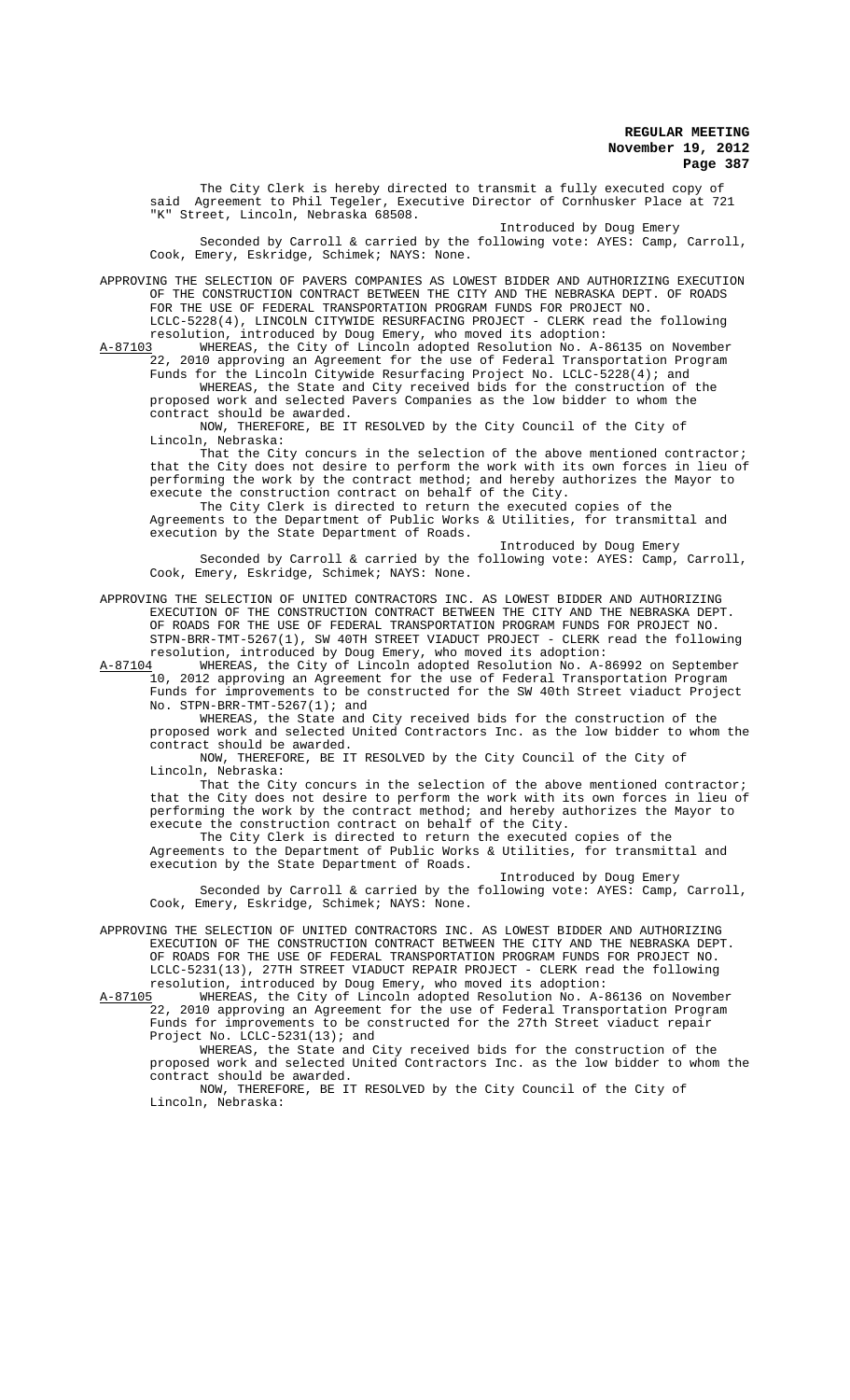That the City concurs in the selection of the above mentioned contractor; that the City does not desire to perform the work with its own forces in lieu of performing the work by the contract method; and hereby authorizes the Mayor to execute the construction contract on behalf of the City.

The City Clerk is directed to return the executed copies of the Agreements to the Department of Public Works & Utilities, for transmittal and execution by the State Department of Roads.

Introduced by Doug Emery Seconded by Carroll & carried by the following vote: AYES: Camp, Carroll, Cook, Emery, Eskridge, Schimek; NAYS: None.

ADOPTING THE LES RATE SCHEDULES PROVIDING FOR A SYSTEM AVERAGE RATE INCREASE OF 2.6%, EFFECTIVE JANUARY 1, 2013. (ACTION DATE: 12/3/12)

ADOPTING THE LINCOLN ELECTRIC SYSTEM ANNUAL BUDGET FOR 2013, TO BECOME EFFECTIVE JANUARY 1, 2013. (ACTION DATE: 12/3/12)

### ORDINANCE - 3<sup>RD</sup> READING & RELATED RESOLUTIONS (as required)

- COMP. PLAN CONFORMANCE 12015 DECLARING TWO PARCELS OF PROPERTY CONSISTING OF APPROXIMATELY 1.52 ACRES GENERALLY LOCATED SOUTH OF LINE DRIVE BETWEEN NORTH 3RD STREET AND NORTH 7TH STREET AS SURPLUS PROPERTY - CLERK read the following ordinance, introduced by Jonathan Cook, declaring two City owned parcels of land totaling approximately 1.52 acres generally located south of Line Drive between North 3rd Street and North 7th Street as surplus and authorizing the conveyance thereof to the West Haymarket Joint Public Agency, the third time.
- COOK Moved to pass the ordinance as read. Seconded by Carroll & carried by the following vote: AYES: Camp, Carroll, Cook, Emery, Eskridge, Schimek; NAYS: None.

The ordinance, being numbered **#19801**, is recorded in Ordinance Book #28, Page .

AMENDING SECTION 2.76.155 OF THE LINCOLN MUNICIPAL CODE RELATING TO LONGEVITY PAY TO DELETE LONGEVITY PAY PAID TO EMPLOYEES IN PAY RANGES PREFIXED BY "E" WHO REACH FIVE YEARS OF SERVICE AFTER AUGUST 15, 2012 - CLERK read an ordinance, introduced by Jonathan Cook, amending Section 2.76.155 of the Lincoln Municipal Code relating to longevity pay to delete longevity pay paid to employees in pay ranges prefixed by "E" who reach five years of service after August 15, 2012; and repealing Section 2.76.155 of the Lincoln Municipal Code as hitherto existing, the third time.

COOK Moved to pass the ordinance as read.

Seconded by Carroll & carried by the following vote: AYES: Camp, Carroll, Cook, Emery, Eskridge, Schimek; NAYS: None.

The ordinance, being numbered **#19802**, is recorded in Ordinance Book #28, Page .

- AMENDING SECTION 2.76.380 OF THE LINCOLN MUNICIPAL CODE RELATING TO SICK LEAVE WITH PAY TO ADD LANGUAGE TO CLARIFY THE PAYOUT PROVISIONS UPON RETIREMENT, DEATH, OR TO ADD LANGUAGE TO CLARIFY THE PAYOUT PROVISIONS UPON RETIREMENT, REDUCTION IN FORCE FOR EMPLOYEES IN PAY RANGES PREFIXED BY "A" AND "C" AND TO ADD LANGUAGE RELATING TO SICK LEAVE PAYOUT UPON RESIGNATION FOR UNREPRESENTED EMPLOYEES IN PAY RANGES PREFIXED BY "E" - CLERK read an ordinance, introduced by Jonathan Cook, amending Section 2.76.380 of the Lincoln Municipal Code relating to Sick Leave with Pay to add language to clarify the payout provisions upon retirement, death, or reduction in force for employees in pay ranges prefixed by "A" and "C", and to add language relating to sick leave payout upon resignation for unrepresented employees in pay ranges prefixed by "E"; and repealing Section 2.76.380 of the Lincoln Municipal Code as hitherto existing. the third time. COOK Moved to pass the ordinance as read.
- Seconded by Carroll & carried by the following vote: AYES: Camp, Carroll, Cook, Emery, Eskridge, Schimek; NAYS: None.

The ordinance, being numbered **#19803**, is recorded in Ordinance Book #28, Page .

AMENDING CHAPTER 3.24 OF THE LINCOLN MUNICIPAL CODE RELATING TO OCCUPATION TAXES BY AMENDING §3.24.080 TO ELIMINATE THE APPLICATION OF THE TELECOMMUNICATION OCCUPATION TAX TO TELECOMMUNICATION EQUIPMENT AND CERTAIN TELECOMMUNICATION SERVICES; AND, TO CLARIFY THAT THE TELECOMMUNICATION OCCUPATION TAX CONTINUES TO APPLY TO PRIVATE COMMUNICATION SERVICES; AMENDING §3.24.100 TO REQUIRE COMPANIES TO REPORT TELECOMMUNICATION SERVICES REVENUES BY CATEGORIES; AND, AMENDING §3.24.150 TO REMOVE THE REFERENCES TO THE FINANCE DEPARTMENT PROVIDING WRITTEN INTERPRETATIONS OF THE APPLICABILITY OF THE TELECOMMUNICATION OCCUPATION TAX - CLERK read an ordinance, introduced by Jonathan Cook, amending Chapter 3.24 of the Lincoln Municipal Code relating to occupation taxes by amending Section 3.24.080 to eliminate the application of the telecommunication occupation tax to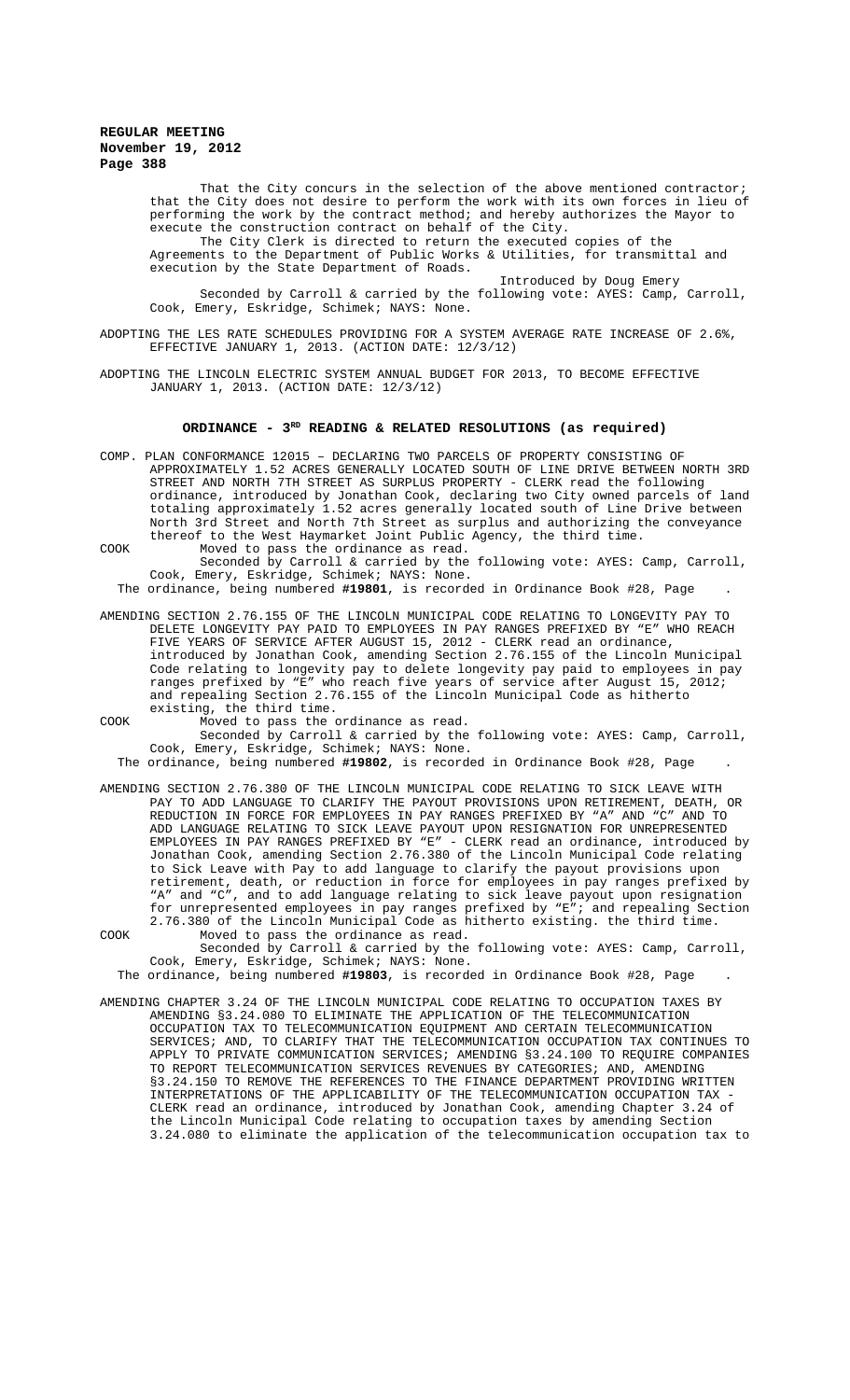telecommunication equipment and certain telecommunication services, and to clarify that the telecommunication occupation tax continues to apply to private communication services; amending Section 3.24.100 to require companies to report telecommunication services revenues by categories; amending Section 3.24.150 to remove the references to the Finance Department providing written

interpretations of the applicability of the telecommunication occupation tax; and repealing Sections 3.24.080, 3,24.100, and 3.24.150 of the Lincoln Municipal Code as hitherto existing, the third time. COOK Moved to pass the ordinance as read.

Seconded by Carroll & carried by the following vote: AYES: Camp, Carroll, Cook, Emery, Eskridge, Schimek; NAYS: None.

The ordinance, being numbered **#19804**, is recorded in Ordinance Book #28, Page .

### **ORDINANCES - 1ST READING & RELATED RESOLUTIONS (as required)**

- ANNEXATION NO. 12004 AMENDING THE LINCOLN CORPORATE LIMITS MAP BY ANNEXING APPROXIMATELY 4.6 ACRES GENERALLY LOCATED AT SOUTH 84TH STREET AND AMBER HILL ROAD (RELATED ITEMS: 12-142, 12-143, 12R-281) (ACTION DATE: 12/10/12) - CLERK read an ordinance, introduced by DiAnna Schimek, amending the Lincoln Corporate Limits Map by annexing approximately 4.6 acres generally located at South 84th Street and Amber Hill Road, the first time.
- CHANGE OF ZONE 12027 APPLICATION OF FOX HOLLOW, LLC, FOR A CHANGE OF ZONE FROM AGR AGRICULTURE RESIDENTIAL DISTRICT TO R-3 RESIDENTIAL DISTRICT ON PROPERTY GENERALLY LOCATED AT SOUTH 84TH STREET AND AMBER HILL ROAD (RELATED ITEMS: 12- 142, 12-143, 12R-281) (ACTION DATE: 12/10/12) - CLERK read an ordinance, introduced by DiAnna Schimek, for the application of Fox Hollow, LLC, for a change of zone from AGR Agriculture Residential District to R-3 Residential District on property generally located at South 84th Street and Amber Hill Road, the first time.
- SPECIAL PERMIT NO. 06001B APPEAL OF RUSS KROMBERG FROM THE PLANNING COMMISSION APPROVAL OF AN AMENDMENT TO THE GRAND TERRACE COMMUNITY UNIT PLAN TO ADD 4.6 ACRES AND UP TO 31 ADDITIONAL DWELLING UNITS, WITH A WAIVER OF THE DESIGN STANDARDS FOR CUL-DE-SAC BULB RADIUS FROM 43.5' TO 30' ON PROPERTY GENERALLY LOCATED AT SOUTH 84TH STREET AND AMBER HILL ROAD. (RELATED ITEMS: 12-142, 12- 143, 12R-281) (ACTION DATE: 12/10/12)
- COMP. PLAN CONFORMANCE 12012 DECLARING APPROXIMATELY 0.15 ACRES OF PROPERTY GENERALLY LOCATED SOUTHEAST OF NORTH 20TH STREET AND O STREET, 0.59 ACRES OF PROPERTY GENERALLY LOCATED NORTHEAST OF SOUTH 20TH STREET AND N STREET, AND 0.23 ACRES OF PROPERTY GENERALLY LOCATED NORTHWEST OF SOUTH 21ST STREET AND M STREET AS SURPLUS PROPERTY - CLERK read an ordinance, introduced by DiAnna Schimek, declaring approximately 0.15 acres of property generally located southeast of North 20th Street and O Street, 0.59 acres of property generally located northeast of South 20th Street and N Street, and 0.23 acres of property generally located northwest of South 21st Street and M Street as surplus property, the first time.
- VACATION 12008 VACATING A PORTION OF SOUTH 38TH STREET RIGHT-OF-WAY, GENERALLY LOCATED AT SOUTH 38TH STREET AND SOUTH STREET - CLERK read an ordinance, introduced by DiAnna Schimek, vacating a portion of South 38th Street south of South Street from the northeast corner of Lot 5, Woods Bros. Half Acres Addition south a distance of 63.06 feet along the west right-of-way line of 38th Street to a point, thence southeasterly to a point on the east right-of-way line of 38th Street, 96.27 feet south of the northest corner of Lot 4, Woods Bros. Half Acres Addition, thence north along the east right-of-way line of South 38th Street to the south line of South Street, and also a triangular tract in the northwest corner of Lot 4, Woods Bros. Half Acres Addition; generally located at South 38th Street and South Street, and retaining title thereto in the City of Lincoln, Lancaster County, Nebraska, the first time.
- RATIFYING AN ORDINANCE TO VACATE T, U AND V STREETS BETWEEN 8TH AND 9TH STREETS IN THE CITY OF LINCOLN, THE ALLEY EXTENDING THROUGH AND INTO BLOCKS 18, 9, AND 6 IN ORIGINAL LINCOLN AND BLOCK 14 IN NORTH LINCOLN, AND THE UNNAMED RIGHT-OF-WAY BETWEEN 8TH AND 9TH STREETS LYING BETWEEN WHAT WAS ORIGINALLY PLATTED AS BLOCK 14 OF NORTH LINCOLN AND BLOCK 6 OF ORIGINAL LINCOLN WHICH WAS PASSED FEBRUARY 15, 1886 AND REPUBLISHED IN THE GENERAL REVISED AND CONSOLIDATED ORDINANCE OF THE CITY OF LINCOLN, BEING ORDINANCE NO. 623, WHICH WAS PRINTED AND PUBLISHED IN BOOK AND PAMPHLET FORM IN THE CITY OF LINCOLN IN PURSUANCE OF THE PROVISIONS OF THE STATUTES OF THE STATE OF NEBRASKA AND THE ORDINANCE OF THE CITY OF LINCOLN, AND BY ORDER AND UNDER THE AUTHORITY OF THE MAYOR AND CITY COUNCIL OF THE CITY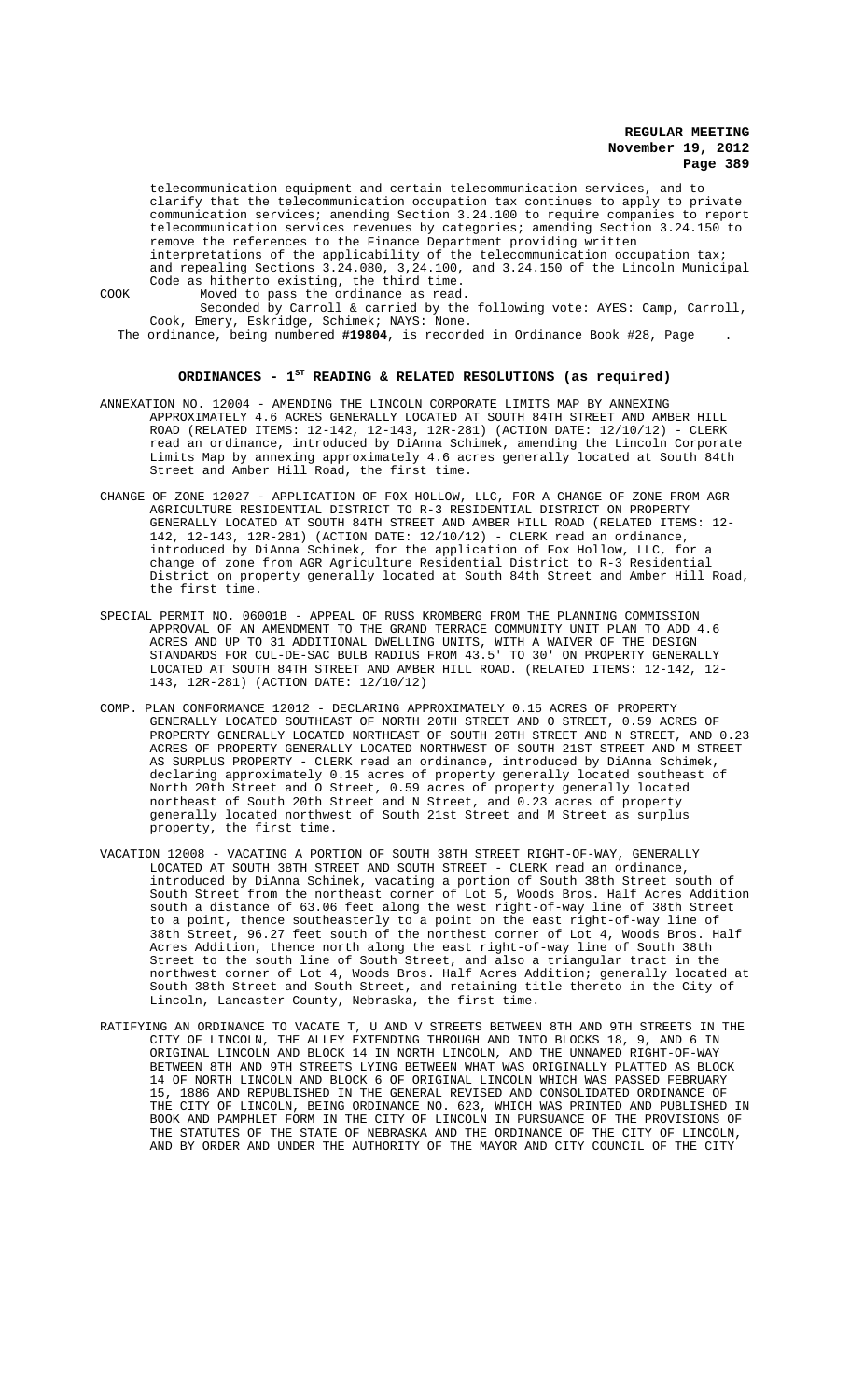OF LINCOLN - CLERK read an ordinance, introduced by DiAnna Schimek, ratifying an ordinance to vacate T, U amd V Streets between 8th and 9th Streets in the City of Lincoln, the alley extending through and into Blocks 18, 9 and 6 in Original Lincoln and Block 14 in North Lincoln, and the unnamed right-of-way between 8th and 9th Streets lying between what was originally platted as Block 14 of North Lincoln and Block 6 of Original Lincoln which was passed February 14, 1886 and in 1908 was republished in the general revised and consolidated ordinance of the City of Lincoln, being Ordinance No. 623, which was printed and published in book and pamphlet form in the City of Lincoln in pursuance of the provisions of the statutes of the State of Nebraska and the ordinance of the City of Lincoln, and by order and under the authority of the Mayor and City Council of the City of Lincoln, the first time.

- APPROVING A LICENSE AGREEMENT FOR PARKING BETWEEN THE CITY OF LINCOLN AND THE COMMUNITY HEALTH ENDOWMENT DESIGNATING FOUR PARKING SPACES IN THE UNION PLAZA PARKING LOT, GENERALLY LOCATED NORTH OF NORTH 21ST STREET AND Q STREET, FOR USE BY THE COMMUNITY HEALTH ENDOWMENT - CLERK read an ordinance, introduced by DiAnna Schimek, accepting and approving the License Agreement between the City of Lincoln, Nebraska and the Community Health Endowment to designate four parking spaces in the Union Plaza parking lot generally located north of North 21st Street and Q Street for use by the Community Health Endowment, the first time.
- AMENDING LINCOLN MUNICIPAL CODE §§ 2.02.050, 2.02.120 AND 2.02.065 TO TRANSFER THE RESPONSIBILITY AND MANAGEMENT OF THE EMERGENCY COMMUNICATION CENTER FROM THE FINANCE DEPARTMENT TO THE POLICE DEPARTMENT; AND BY AMENDING LINCOLN MUNICIPAL CODE §2.02.065 TO MAKE THE PUBLIC SAFETY DIRECTOR A PERMANENT POSITION (RELATED ITEMS 12-149, 12R-194) - CLERK read an ordinance, introduced by amending Section 2.02.050 and 2.02.120 of the Lincoln Municipal Code to reassign the Emergency Communications Division from the Finance Department to the Police Department; amending Section 2.02.065 to delete reference to the Emergency Communications Division Manager and to eliminate the expiration date of the Public Safety Director position; authorizing the transfer of remaining appropriations for the Emergency Communications Division from the Finance Department to the Police Department; repealing Sections 2.020.050, 2.02.065 and 2.02.120 of the Lincoln Municipal Code as hitherto existing, the first time.

## RESOLUTIONS -  $1^{ST}$  READING - ADVANCE NOTICE

- APPROVING AN AMENDMENT TO THE AGREEMENT BETWEEN THE CITY OF LINCOLN ON BEHALF OF THE LINCOLN-LANCASTER COUNTY HEALTH DEPARTMENT AND THE NEBRASKA DEPARTMENT OF ENVIRONMENTAL QUALITY FOR THE HEALTH DEPARTMENT'S AIR QUALITY PROGRAM 105 WORKPLAN TO EXTEND THE TERM UNTIL DECEMBER 31, 2012.
- APPROVING A CONTRACT AGREEMENT BETWEEN THE CITY OF LINCOLN, LANCASTER COUNTY, AND LINCOLN-LANCASTER COUNTY PUBLIC BUILDING COMMISSION AND CELLCO PARTNERSHIP D/B/A VERIZON WIRELESS FOR WIRELESS VOICE SERVICE, WIRELESS BROADBAND SERVICE, ACCESSORIES AND EQUIPMENT PURSUANT TO STATE OF NEBRASKA CONTRACT NUMBER 53233 04 FOR A FOUR YEAR TERM.
- APPROVING THE AMENDMENT TO EACH OF THE AGREEMENTS FOR THE ANNUAL REQUIREMENTS FOR IN-HOME SUPPORTIVE SERVICES FOR THE ELDERLY, PURSUANT TO BID NO. 10-181, BETWEEN THE CITY OF LINCOLN AND TABITHA HOME CARE SPECIALTIES, THE CITY OF LINCOLN AND ARCADIA HEALTH CARE, AND THE CITY OF LINCOLN AND ELITE PROFESSIONALS HOME CARE COMPANY FOR ADDITIONAL TWO YEAR TERMS.
- APPROVING A CONTRACT AGREEMENT BETWEEN THE CITY OF LINCOLN AND PEPSI-COLA OF LINCOLN FOR THE ANNUAL REQUIREMENTS FOR CITY OF LINCOLN BEVERAGE AND SNACK VENDING SERVICES, PURSUANT TO RFP BID NO. 12-183 FOR A FIVE YEAR TERM WITH AN OPTION TO RENEW FOR ONE ADDITIONAL FIVE YEAR TERM.
- APPROVING A CONTRACT AGREEMENT BETWEEN THE CITY OF LINCOLN AND HOUCK TRANSIT ADVERTISING FOR THE ANNUAL REQUIREMENTS FOR TRANSIT ADVERTISING SERVICES, PURSUANT TO RFP NO. 12-237 FOR A FIVE YEAR TERM.
- APPROVING A PRELIMINARY ENGINEERING AND NATIONAL ENVIRONMENTAL POLICY ACT SERVICES AGREEMENT BETWEEN THE CITY OF LINCOLN AND THE SCHEMMER ASSOCIATES TO ESTABLISH VARIOUS DUTIES AND FUNDING RESPONSIBILITIES FOR A FEDERAL AID PROJECT FOR CITY PROJECT NO. 702671, A SAFETY PROJECT AT NORTH 14TH STREET AND THE EASTBOUND OFF-RAMP TO U.S. HIGHWAY 6.